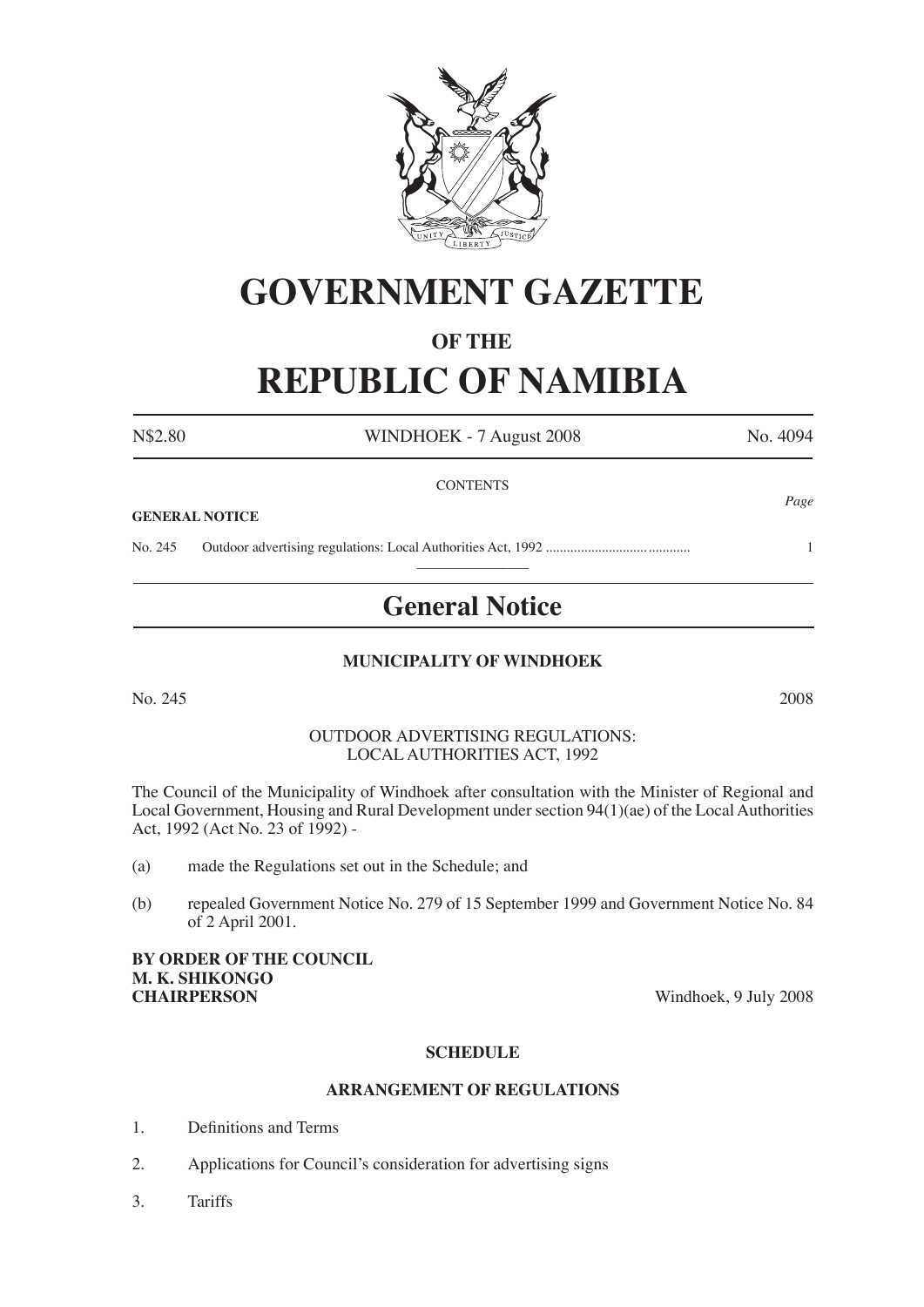- 4. Law Enforcement and removal of signs and structure
- 5. Damages to municipal property or structures
- 6. Entry and inspection
- 7. Responsible person
- 8. Serving of notice
- 9. Exempted and prohibited signs
- 10. Transitional provisions
- 11. General conditions and requirements
- 12. Design, construction and position on the site
- 13. Maintenance
- 14. Electrical and illumination
- 15. Content, amenity and decency
- 16. Road safety and traffic considerations
- 17. Areas of control
- 18. Criteria for different types of advertising signs
- 19. Indemnity
- 20. Offences and penalties

#### **Definitions and Terms**

**1.** In these regulations a word or expression defined in the Local Authorities Act, 1992 (Act No. 23 of 1992) has the same meaning, and unless the context otherwise indicates -

 "advertisement" means any visible representation of a word, logo, name, letter, figure, object, mark, symbol, abbreviation, light or any combination thereof with the object of transferring information which is visible from any street or public place, but does not include a road traffic sign;

"advertisement for sale of goods or livestock" means an advertisement announcing such a sale on land or premises not normally used for commercial purposes, and includes an advertisement announcing auctions of household goods on residential properties, or livestock or game on farms, and the display of an advertisement announcing the proposed sale of property by means of a public auction to be advertised within the road reserve;

"advertiser" means the person or organization, whose product or service is being advertised, or whose name or image is mentioned or promoted in an advertisement;

"advertising" means the act or process of notifying, warning, informing, making known or any other act of transferring information in a visible manner;

"advertising structure" means any screen, fence, wall or other physical structure or object erected to display an advertisement or which is in itself an advertisement or used to display an advertisement;

"advertising sign" means any advertising structure built or erected to display an advertisement, together with an advertisement displayed on the structure;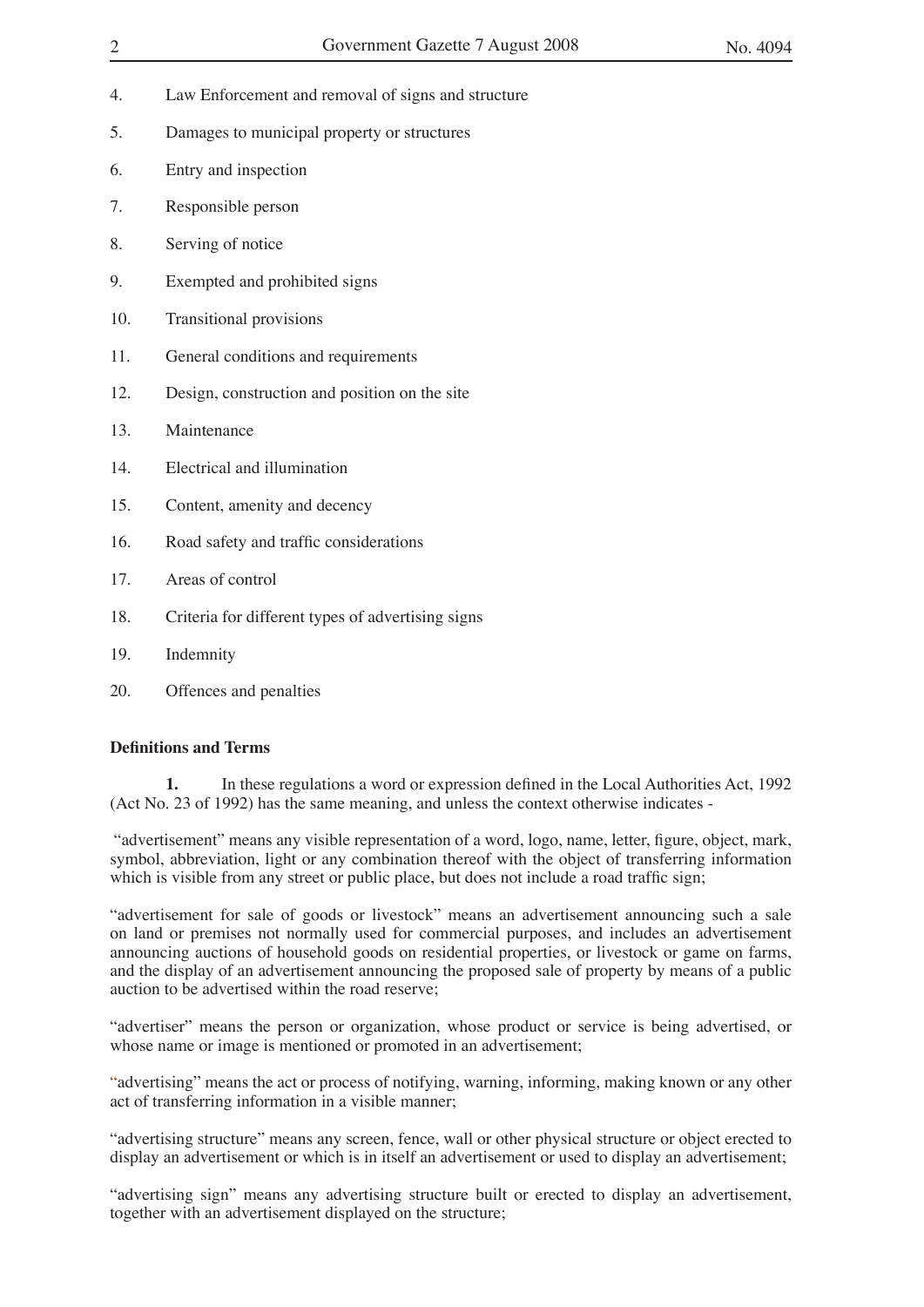"aerial sign" means any sign attached to or displayed on a balloon or similar device or which is in itself an advertising sign which is suspended in the air and over any part of the area;

"area of maximum control" means an area which is deemed sensitive to visual disturbance and include, natural open spaces in urban areas, urban conservation areas, interface of natural landscape with built-up areas, gateways, residential areas, bodies of water and rivers, ridges, open recreational area, architectural and historical sites, characteristic vistas, heritage sites and buildings, mountainous areas, special tourist areas and skylines;

"area of minimum control" includes areas seen as centre areas and nodes of concentrated economic activity where the dominant concern and motivation is to conduct business and to sell products and services, city centers, commercial districts, shopping centers, office precincts, commercial enclaves in industrial areas and industrial parks, entertainment districts, and prominent transport nodes;

"area of partial control" means areas that can be characterized by a greater degree of integration and complexity of land use, and includes a 50m strip between an area of minimum control and an area of maximum control, which is measured from the edge of the area of maximum control into the area of minimum control, commercial enclaves in residential areas, suburban shopping centers and office parks, ribbon development, educational institutions, institutional premises, sports fields, commercialized squares, government land, parastatal land, smallholdings of an urban nature not used for residential purposes;

"banner" means a piece of cloth or similar material upon which an advertisement is displayed in such a manner as to be fully legible in windless conditions, attached to one or more ropes, poles or flagstaff projecting vertically, horizontally or at an angle, or attached to buildings or to specific structures, but excludes banners carried as part of a procession;

"billboard" means any screen or board larger than  $4.5m^2$ , supported by a structure, which is to be used or intended to be used for the purpose of posting, displaying or exhibiting a third-party advertisement and can be classified as a small, large, super or mega billboard and this can be attached to a structure manufactured specifically for advertising, or to a structure of any other form, used to attach the advertisement to, which can also include towers, bridges and pylons;

"Council" means the Municipal Council of Windhoek and includes the members of Council or any staff member of the Council on whom Council has delegated or assigned any power or function to be exercised or performed under these regulations;

"clear height" means the minimum vertical distance from the physical or natural ground level to the bottom of the advertisement or to the advertising sign, whichever is the smallest;

"council area" means the local authority area of the Municipal Council of Windhoek;

"council land" means any portion of land and includes road, street, thoroughfare, bridge, subway, footpath, sidewalk, land, square, open space, garden, park or enclosed place, erf, site etc. vested in the Council;

"development advertisement" means an advertisement which could describe the type of development being carried out on a construction site, including a pictorial representation, and containing the contact details of the developer or his agent;

"engineer" means an engineer registered under the Engineering Profession Act, 1986 (Act No. 18 of 1986);

"erf" means an erf, stand, lot, plot, agricultural holding or similar land entity registered in a deeds registry, and as defined in Section 1 of the Townships and Division of Land Ordinance, 1963 (Ordinance No.11 of 1963);

"estate agent's board" means an advertisement that is temporarily displayed to advertise the fact that land, premises, development or other forms of fixed property are for sale, to let or on show;

"forecourt advertisement" means an advertisement on a forecourt of a business premises, being an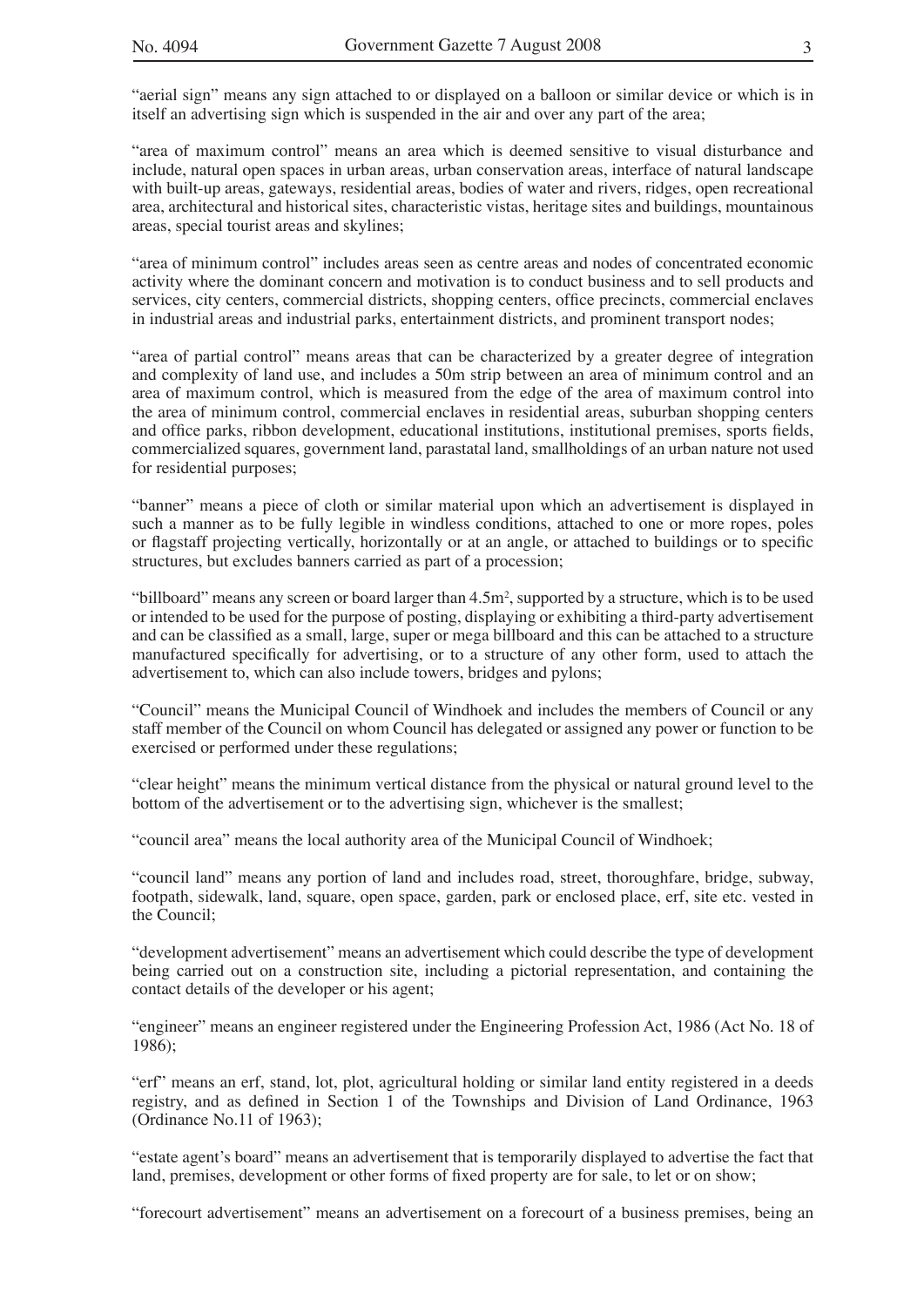advertisement displayed in such forecourt to draw attention to commercial services, goods for sale or other services available at the premises, but does not include a combination advertisement at a filling station or roadside service;

"free-standing sign" means any immobile sign, which is not attached to a building or to any structure or object not intended to be used for the primary purpose of advertising;

"gantry" means a structure that spans over the entire width of road surface, erected within the road reserve;

"height of an advertising sign" means the maximum vertical distance from the ground, or where the foundation of the sign starts or is visible above natural ground level, as the case may be, to the top of the advertisement or the advertising sign, whichever is the highest;

"illegal sign" means any sign or poster, affixed, displayed, exhibited, posted or erected without approval by the Council;

"illuminated advertising sign" means an advertising sign which has been installed with electrical or other power for the purpose of external or internal illumination, either continuously or intermittently of the advertisement displayed on such a sign;

"large billboard" means any billboard larger than  $24m<sup>2</sup>$  and smaller including  $40m<sup>2</sup>$  in area of advertisement;

"luminance" is a measure of how bright an illuminated area appears to the human eye and is measured in candela/m²;

"mega billboard" means any billboard larger than 81m² up to and including 150m² in area of advertisement;

"on-premises business advertisement or advertising sign" means an advertisement aimed at identifying and locating business enterprises and industries, and excludes a residential or community advertisement;

"outdoor advertising" means the act or process of notifying, warning, informing, making known or any other act of transferring information in a visible manner and which takes place out of doors;

"overhang" means the physical part of sign hanging or projecting over a boundary;

"owner of the advertisement" means the person who owns the advertisement which is displayed on the advertising sign, or any person who has a right to or shares in the ownership of the advertisement;

"owner of the advertising structure" means the person, who owns the advertising structure, or will own the structure once it has been erected or any person who has a right to or share in the ownership of the advertising structure;

"owner of the land" means the person who owns the land or property on which the advertising sign is, or will be erected, or any person who has a right to or share in the ownership of the land;

"poster or notice" means an advertisement displayed on an electrical street light pole standard inside the road reserve;

"prohibited sign" means a sign, which does not conform to advertising regulations and can thus not be approved;

"projecting sign" means any sign, whether stationary or actuated, attached to and protruding from a building which is used for commercial, office, industrial or entertainment purposes and which projects more than 300mm from the surface of the main wall and is affixed at a right angle to the street line;

"public place" means any road, street, thoroughfare, bridge, subway, foot pavement, footpath,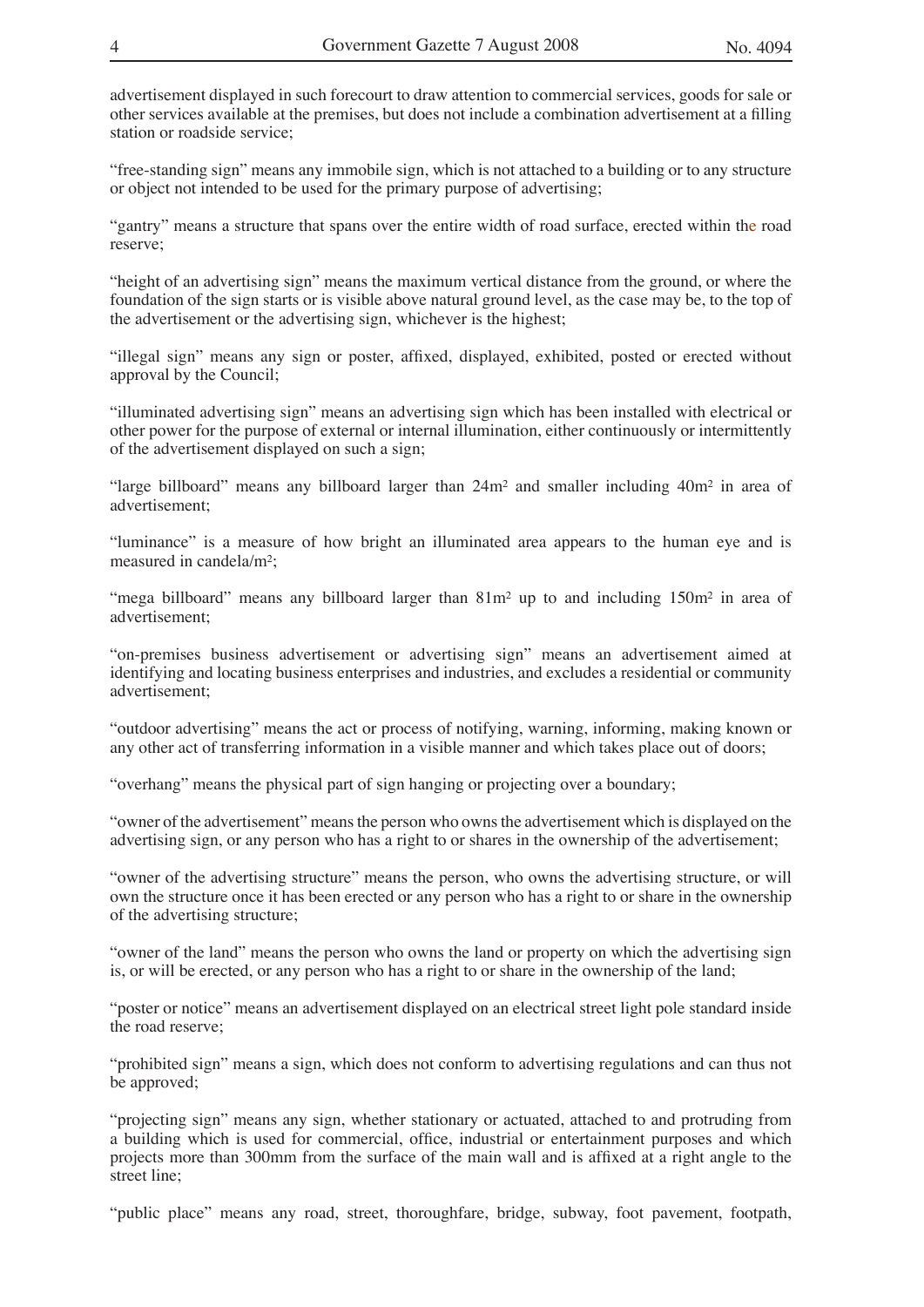sidewalk, lane, square, open space, garden, park or enclosed space vested in the Council;

"public road" means a road which the public has the right to use, as defined in the Road Traffic and Transport Act, 1999 (Act No. 22 of 1999);

"road traffic sign" means any road traffic sign as defined in the Road Traffic and Transport Act, 1999 (Act No. 22 of 1999);

"scheme" means the Windhoek Town Planning Scheme prepared under Section 16 of the Town Planning Ordinance, 1954 (Ordinance No.18 of 1954);

"security advertisements" means an outdoor advertisement for neighbor-hood watch, farm watch, security schemes and other similar schemes, and an advertisement containing the name, address and telephone number of a security company contracted to protect the premises on which the advertisements is displayed;

"service facility advertisement" means an advertisement at a filling station or roadside rest and service area referring to the types of services provided at such facility;

"sky sign" means an advertising sign between 75m² and 300m² on top of a skyscraper in a municipal area may include any sign consisting of a single line of free-standing, individual, cut-out, silhouetted letters, symbols or emblems which form an important landmark;

"small billboard" means a billboard of 24m² or less in area of advertisement;

"street furniture advertisement" means advertisement on public facilities and structures which are not intended primarily for advertising and includes seating benches, planters, sidewalk litter bins, pole mounted bins, bus shelters, sidewalk clocks and drinking fountains, but excludes road traffic signs, traffic signals, street lights or any other road related structures;

"street name sign" consists of a pole-mounted, double sided, and internally illuminated advertisement displayed in combination with an illuminated street name sign;

"street number sign" means signs erected on curbstones to indicate the street number and may include a small advertisement;

"suburban name sign advertisement" means a pole mounted advertisement at the entrance to a town or suburb that carries an advertisement beneath the road traffic sign bearing the name of the town or suburb;

"super billboard" means a billboard larger than  $40m^2$  up to and including  $81m^2$  area of advertisement;

"temporary advertisement or advertising sign" means an advertisement or advertising sign displayed for a maximum period of 30 days or less;

"the Act" means the Local Authorities Act, 1992 (Act No. 23 of 1992);

"tower, bridge and pylon advertisement" means a billboard advertisement affixed to or painted on a tower, bridge or pylon that is not erected or used primarily for advertising purposes;

"township" means an area divided into erven or plots, whether with or without public open spaces, and into streets bounded by the erven, plot or open spaces, and established or recognized as a township;

"trailer advertising" means a sign mounted on a trailer, bicycle or vehicle, with the sole purpose of advertising;

"vehicular advertising" means advertising on self-driven vehicles which are usually moving on land or water, including taxi's, buses, trains and delivery vehicles, but exclude aircraft; and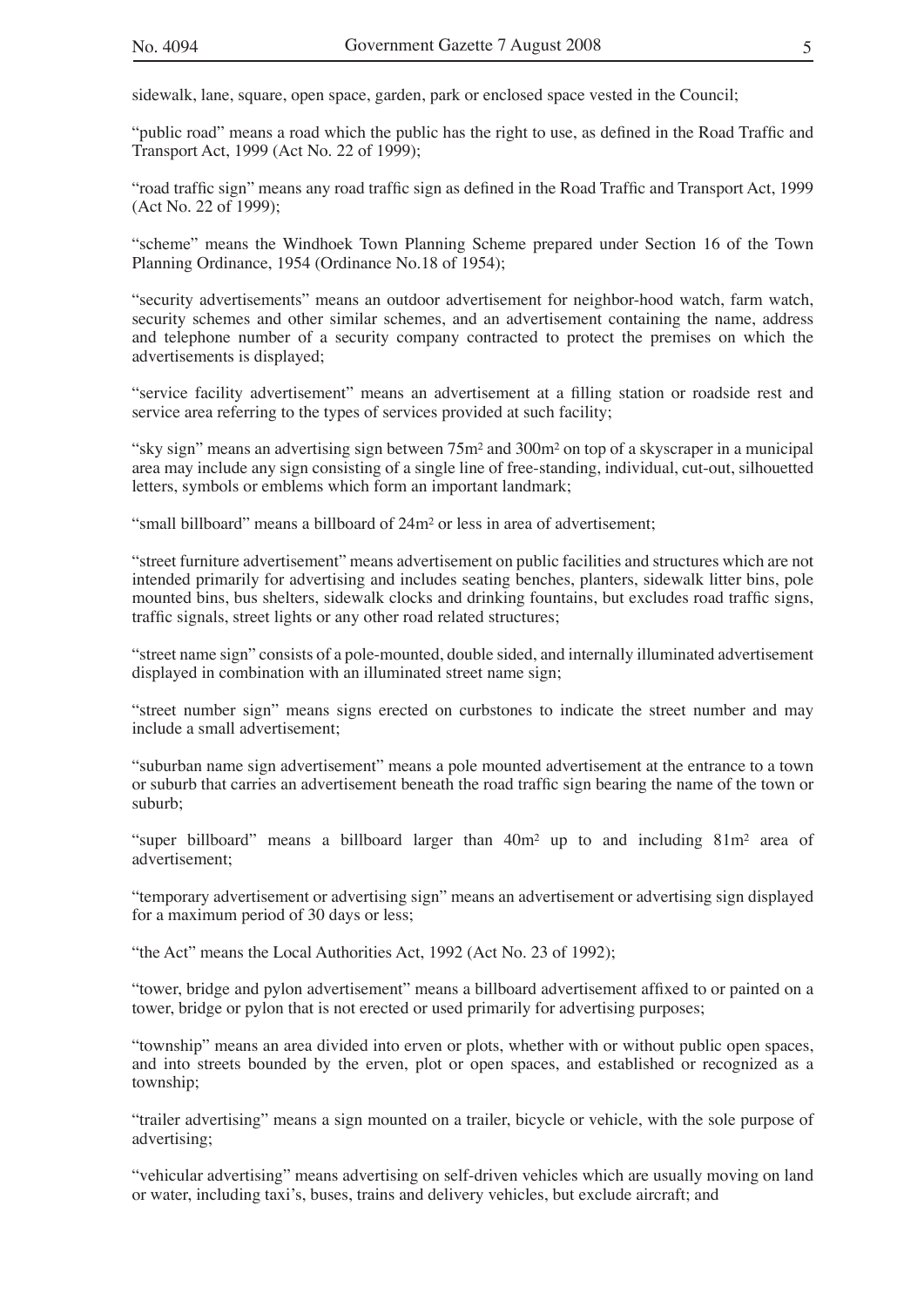"window signs" means signs, which are permanently painted on or attached to the window-glass of a building.

#### **Applications for approval of advertising sign**

**2.** (1) A person may not display or erect an advertisement sign or structure or device without the written approval of the Council unless with exemption.

(2) A sign displayed with the approval of the Council may not, in any way, be altered, moved, re-erected, and no alteration may be made to the electrical wiring system of such sign without the approval of the Council.

(3) An application is launched with the Council, accompanied by the required application form and fee as determined by the Council.

(4) It is the responsibility of the applicant to ensure the application adheres to all other relevant laws and by-laws.

#### **Tariffs**

**3.** (1) A person who applies to the Council for its approval of an advertising sign or advertisement must, on making the application, pay to the Council the fee determined under section 31 of the Act.

(2) The Council may not consider an application until the application fee has been paid.

#### **Law enforcement and removal of signs and structures**

**4.** (1) If any sign is so displayed that, in the opinion of the Council it is detrimental to the environment or to the amenity of the surrounding areas or is otherwise in contravention of these regulations, the Council must serve a notice on the responsible person and may -

- (a) order the removal of such sign; or
- (b) order the owner to carry out specified alterations or such other work as may be specified in such notice within a specified time and if the owner or responsible person of the sign is not known, the Council may cover or mark the sign as illegal.

(2) If the responsible person fails to comply with an instruction contained in a notice, the Council may -

- (a) remove and destroy such sign, or
- (b) cover or mark the sign as illegal,

and the Council is not liable for damages or required to compensate any person in respect of removing, covering or marking advertising signs, where damage or loss is incurred due to its removal, covering or marking.

(3) The Council may issue or send a spot fine with the notice referred to in subregulation 2.

(4) If any sign or advertisement contravenes these regulations and is erected on, attached to, or displayed on any property of, or under the control of the Council, the Council must serve a notice to the responsible person.

(5) If a sign or advertisement is likely to cause any danger to any person or animal, the Council may remove such advertisement or advertising structures from the premises.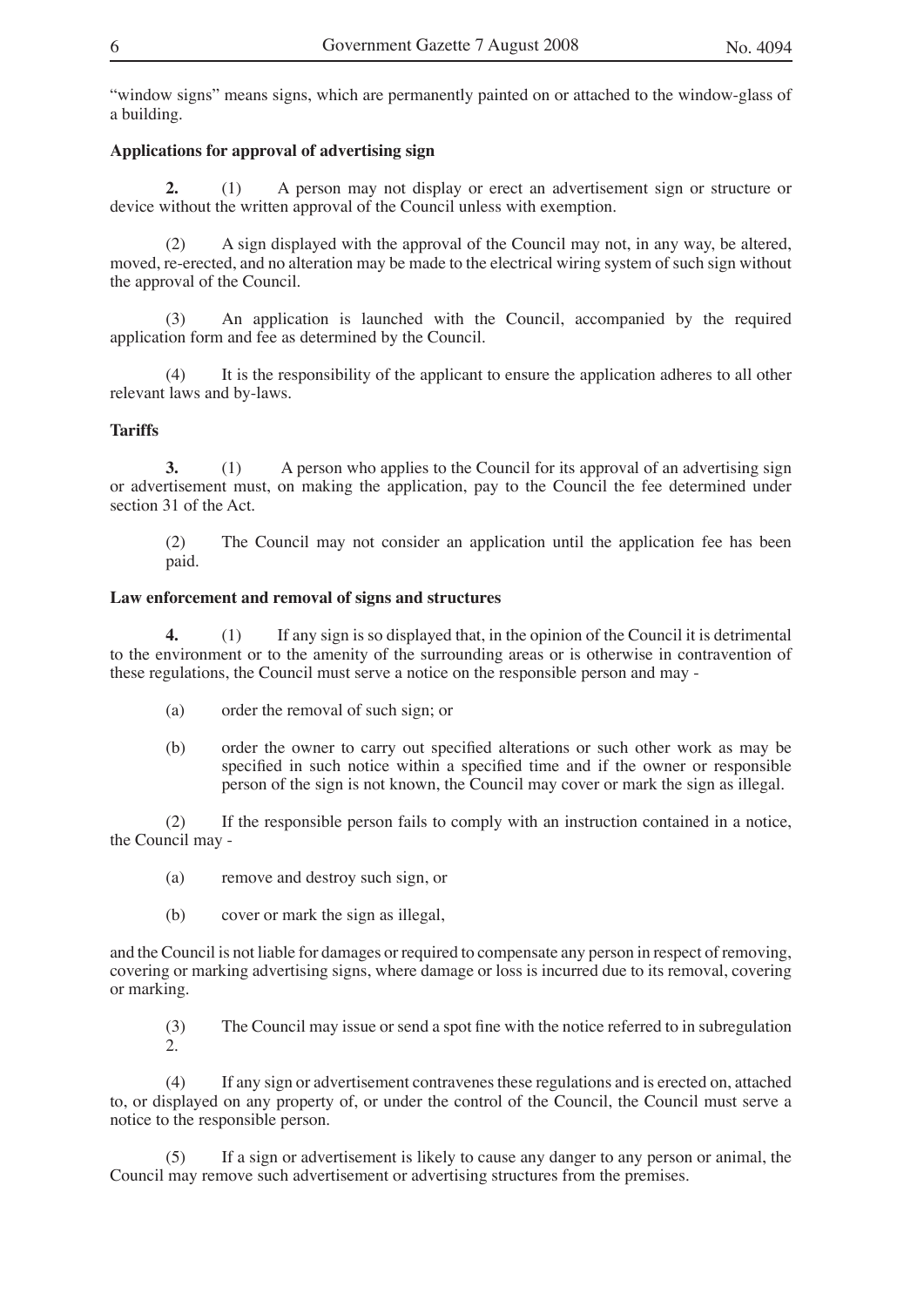(6) Any cost incurred by the Council in removing and storing a sign, or doing alterations or other works in terms of this section, is recovered from the responsible person.

#### **Damages to municipal property or structures**

**5.** (1) A person may not intentionally or negligently, in the course of erecting or removing any sign, advertising structure, poster or banner cause damage to the environment or electricity infrastructures or other of the Council's installations, properties, or structures.

(2) The cost for any repairs necessary incurred by the Council to the environment, electric standard or service, must be for the account of the persons responsible for the deed.

#### **Entry and inspection**

**6.** The Council is entitled, through its staff member, to enter into and upon any premises, at any reasonable time for the purpose of carrying out any inspection necessary for the proper administration and enforcement of these regulations.

#### **Responsible person**

**7.** If a person is charged with an offence referred to in regulation 21 relating to advertising signs, it is presumed that such person either displayed the advertising sign or caused or allowed it to be displayed, and -

- (a) the owner of any land or building on which any advertising sign was displayed, is deemed to have displayed such a sign, advertising structure or poster, or caused or allowed it to be displayed;
- (b) a person who was either alone or jointly, with any other person responsible for organizing, or is in control, of any meeting function or event to which a sign or poster relates, shall be deemed to have displayed every sign or poster displayed in connection with such meeting, function or event or to have caused or allowed it to be displayed; and
- (c) a person whose name, brand, product or service appears on a sign, advertising structure or poster or to have caused or allowed it to be displayed, unless the contrary is proved.

#### **Serving of notice**

**8.** (1) Where any notice or other document is required by these regulations to be served on any person, it is deemed to have been properly served if -

- (a) served personally on him or any member of his household over the age of sixteen years;
- (b) served at his place of residence or on any person employed by him or her at his place of business;
- (c) sent by registered post to such persons residential or business address as it appears in the records of the Council; or
- (d) If such person is a company, if served on an officer of that company at its registered office or sent by registered post to such office.
- (2) A reasonable time for serving a notice does not exceed seven calendar days.

(3) For the purposes of enforcing these regulations any staff member of the Council may exercise the powers conferred by section 91 of the Act.

(4) A notice required to be served under these regulations must be served in compliance with section 93 of the Act.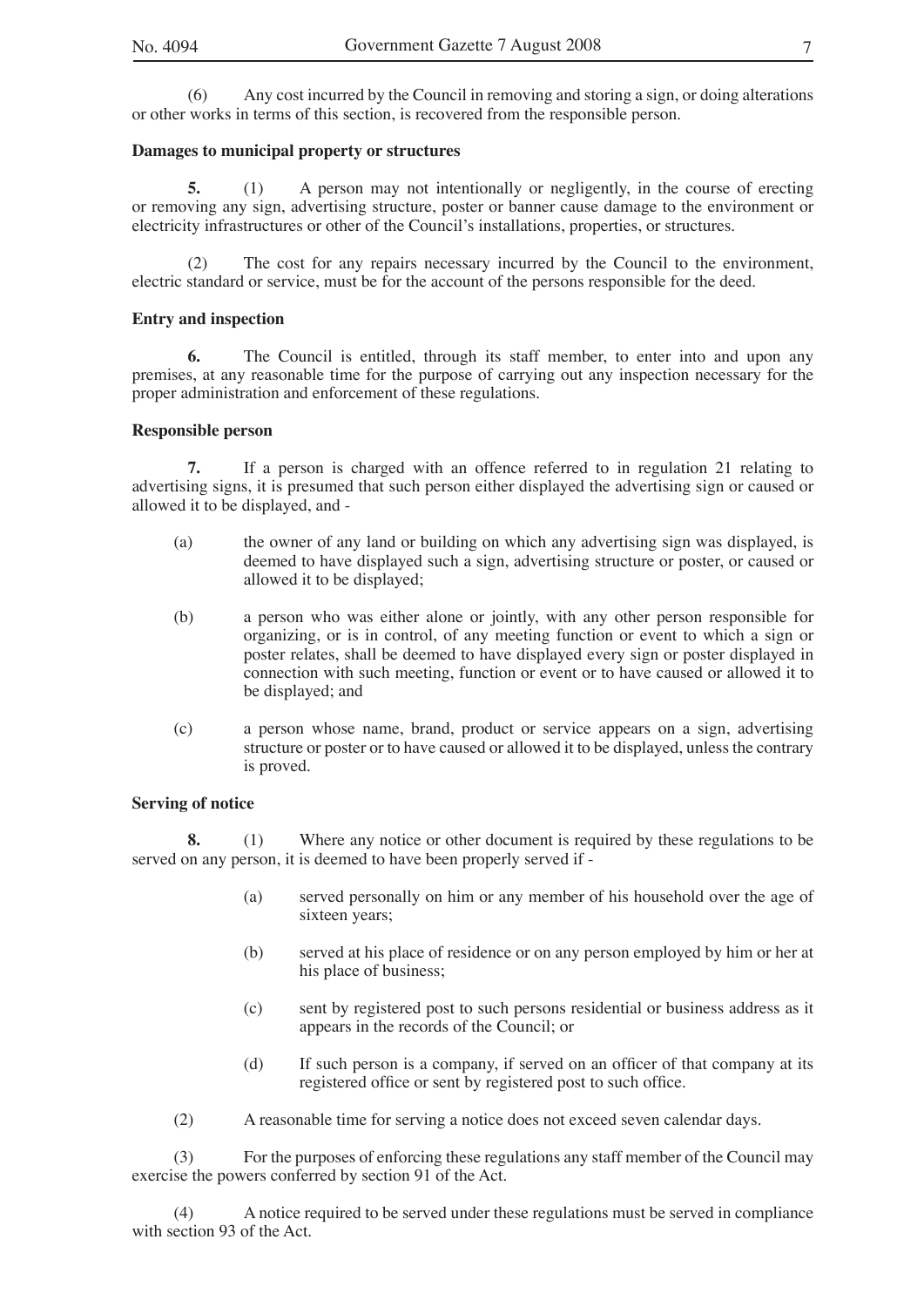#### **Exempted and prohibited signs**

**9.** The Council may exempt certain signs from these regulations and may prohibit certain signs, as specified by the Council from time to time.

#### **Transitional provisions**

**10.** (1) Any sign which was legally erected and displayed prior to the promulgation of these regulations are exempted from these regulations provided that such sign was legally erected and not moved, altered or re-erected and is also maintained in a satisfactory condition, until the contract or relevant agreement expires.

(2) If no approval period was agreed or referred to either in the contract with Council or on the approval or consent given by the Council, a period should be agreed with the Council.

#### **General conditions and requirements**

- **11.** (1) An advertisement or advertising structure may not -
- (a) in the opinion of the Council, constitute a danger to any person, animal or property;
- (b) be erected without approval where such approval is required by any law;
- (c) be detrimental to the environment or to the amenity of life by reason of size, shape, colour, texture, intensity of illumination, quality of design or materials or for any other reason; or
- (d) emits noise, sound, smoke, smell or odours.

#### **Design, construction and position on site**

- **12.** (1) Any advertising sign -
- (a) must, be neatly and properly constructed and executed and finished in a workmanlike manner in accordance with relevant legislation;
- (b) in the opinion of the Council, may not be detrimental to or have a negative aesthetic impact on the urban design, streetscapes or the character of the surrounding area by way of the design of the structure or device;
- (c) must be displayed in places or in such a manner that it may not be detrimental to the amenity of the neighborhood or disfigure the surroundings;
- (d) must, have a neat appearance and consist of durable materials;
- (e) must have attached to it in a neat, readable and permanent manner, the name of the structure owner, an identification number of the sign, and the approval number of the sign, as approved by the Council;
- (f) in the opinion of the Council, may not deface building facades with electrical services provisions and other accessories;
- (g) must, be rigidly and securely attached, supported or anchored in a safe manner;
- (h) must be constructed and located at a height that discourages vandalism;
- (2) An advertiser or a contractor -
- (a) may not use water-soluble adhesive, adhesive tape or similar material to display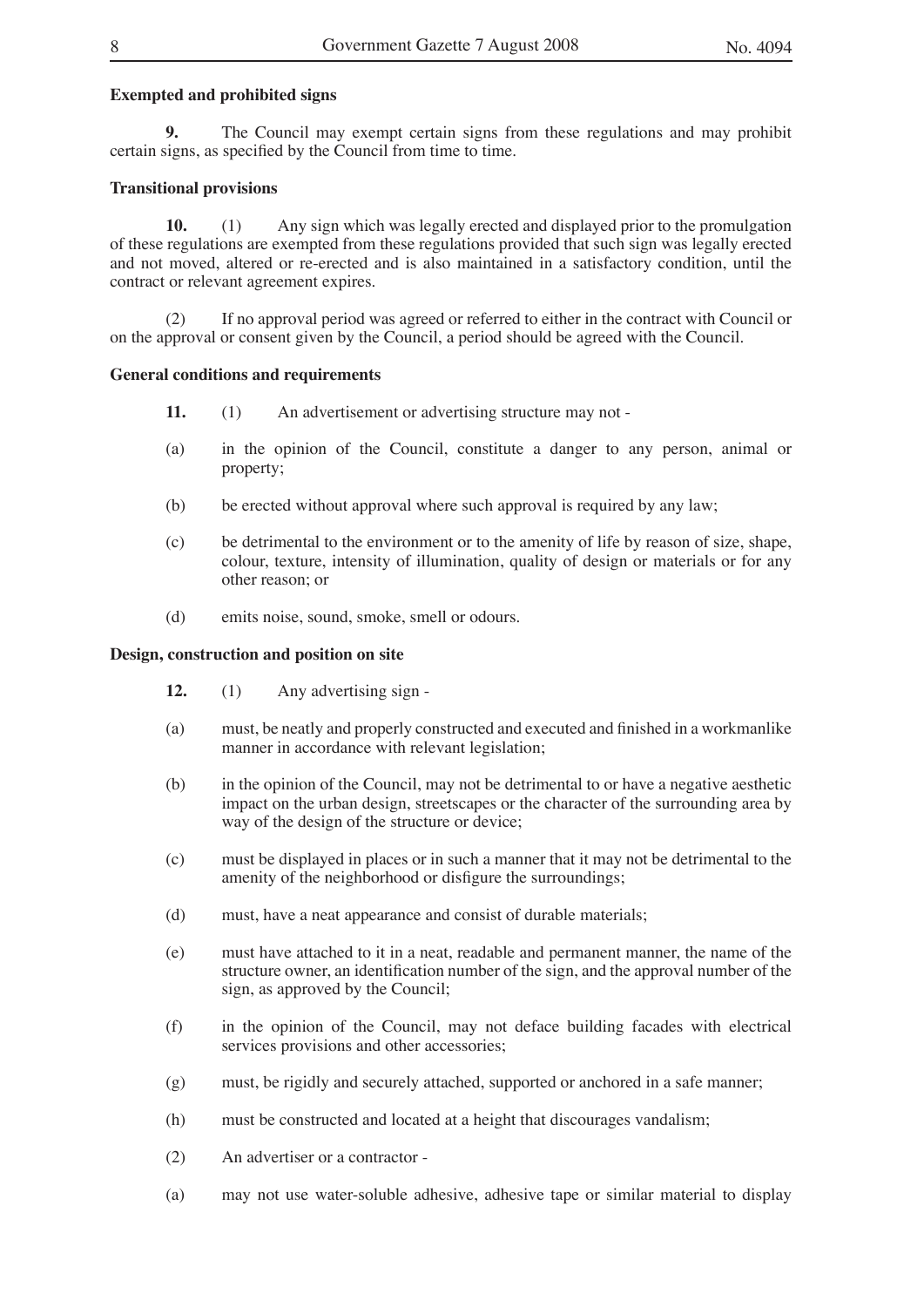or secure any sign or advertisement elsewhere than on a billboard, board or any structure provided for this purpose;

- (b) must have all exposed metalwork of any sign painted or otherwise treated to prevent corrosion and all timber treated to prevent decay; and
- (c) must have measures taken to prevent the entry of water and dust into and the accumulation of water, moisture or dust on or in any advertising sign or any part of its supporting framework, brackets or other members.

(3) A person may not in the course of erecting or removing any advertising sign, advertisement structure or device, cause damage to the environment, including any tree or vegetation or any electrical standard or bulk service or other public installation or property.

- (4) If an advertising sign contains glass, it must adhere to the following -
- (a) all glass used in advertising signs, other than glass tubing in neon and similar advertising signs, must be safety glass at least 3 mm thick; and
- (b) glass panels used in advertising signs may not exceed 0.9 m² in area, each panel being securely fixed in the body of the advertising sign, structure or device independently of all other panels.

(5) Before any advertising structure is erected, it must be considered by the Council, whether the advertising structure is suitably positioned and orientated.

- (6) An advertisement or advertising sign may not -
- (a) obstruct any window or view or opening provided for the ventilation of a building or obstruct any stairway or doorway or other means of exit from a building or prevent the movement of persons from one part of a roof to another part; or obstruct any fire escape or the means of egress to a fire escape;
- (b) be painted on any fence or boundary wall in an area of maximum or partial control;
- (c) be higher than the height restriction in terms of the relevant Town Planning Scheme of that specific site or the direct surrounding sites, as amended from time to time unless a relaxation has been obtained in terms of such Town Planning Scheme;
- (d) encroach on the building restriction area or any servitude unless a relaxation has been obtained in terms of the relevant Town Planning Scheme as amended from time to time;
- (e) be erected within or over any servitude, unless specific approval has been granted by the relevant authority;
- (f) exceed the minimum clearance with regard to overhead power lines as prescribed in the relevant Regulations without the permission from the relevant supply authority before any advertising structure may be erected close to a power line servitude; and
- (g) unreasonably obscure, partially or wholly, any advertising sign owned by another person previously legally erected and legally displayed.

(7) If required by the Council, the structural design of an advertising structure must be certified by a professional structural engineer with reasonable relevant experience who must satisfy the Council that the structure is adequate to secure, fix or support any sign, advertising structure or screen to resist all loads and forces to which the sign, structure or screen may be exposed and the sufficiency of the margin of safety against failure, in compliance with the provisions of the specific and relevant regulations.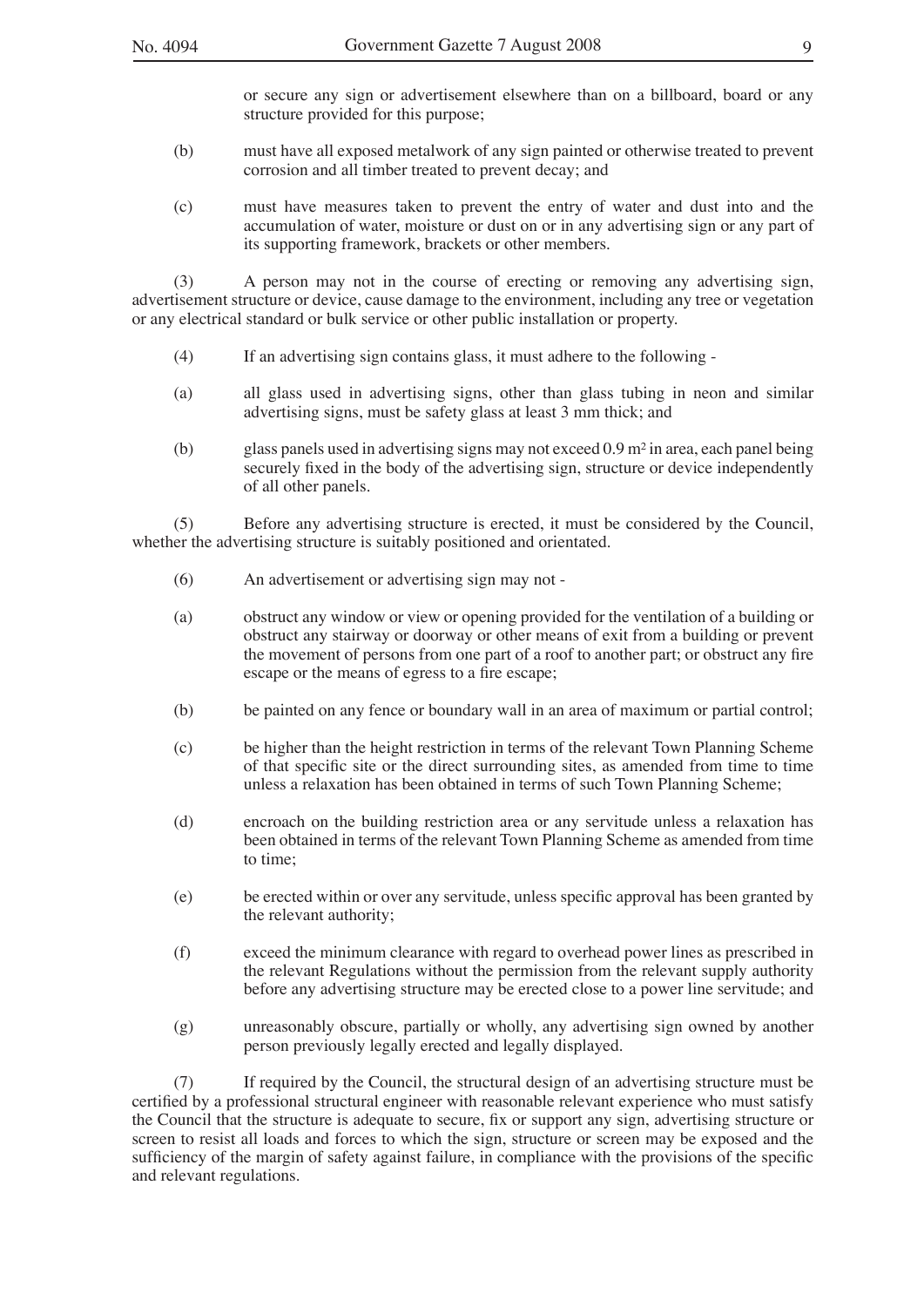#### **Maintenance**

**13.** (1) Any advertising sign must, on a regular basis, be maintained in good repair in a safe condition and according to the highest standards as regards quality of structures, posting and sign writing.

(2) The owner of any land or building on which an advertising sign is displayed or erected, or to which a sign is attached, and the owner of any such sign are jointly and severally responsible for the maintenance of the advertising sign in a safe and proper condition, maintaining the surrounding area in a neat and tidy state, and the owners is liable for the consequences of not doing so, and must undertake at least one annual inspection of the advertising sign in order to comply with the Council's requirements.

(3) If, in the opinion of the Council, any advertising sign or structure is in a dangerous or unsafe condition or has been allowed to fall into a state of disrepair or interferes with the functioning of any road traffic sign, the Council must serve a notice on an owner of the advertising sign or owner of the land or owner of the advertisement, requiring him at his own cost, to remove the sign or structure or do other work specified in the notice within a period so specified, and no compensation is payable by the Council to any person in consequence of such removal.

(4) The Council may, carry out the removal of an advertisement or advertising sign or advertising structure or do other work which it may deem necessary, within seven days of serving a notice, and in case of a private property the Council must recover the cost from the owner of the advertising structure, owner of the land or the owner of the advertisement.

(5) All signs must be secured in a manner not to constitute a danger to the public, and the landowner on whose property such sign is located must assume all responsibility and liability, indemnifying the Council against any claim which may arise in connection with such sign.

(6) Any sign displayed for advertising or giving information regarding the name of the occupier of premises or nature of the business conducted on such premises, must be removed forthwith upon the owner of the structure ceasing to occupy the premises.

(7) A sign may not be erected or maintained in such a manner as to impede on landscaping, causing trees and other plants to be removed or trimmed on Council land, to ensure that the signs remain visible, without the consent of the Council.

#### **Electrical and illumination**

- **14.** (1) Every illuminated sign and every sign in which electricity is used -
- (a) must have power cables and conduits containing electrical conductors positioned and fixed so that they are not unsightly in the opinion of the Council, and ensure that electrical cables or conduit pipes which are connected to that advertisement are safe, and covered in such a manner that they do not pose danger to any property, plant, animal or person;
- (b) must be constructed of material which is not combustible;
- (c) must be provided with an external switch in an accessible position and, if required, at a height of at least three meters from the ground whereby the electricity supply to the sign may be switched off;
- (d) must be wired and constructed in accordance with and subject to the provisions of the Council's electricity supply by-laws;
- (e) may not be connected to any electricity supply without the prior written permission of the relevant electricity supply authority, and must be in accordance with the provisions of the standard rules for the electrical wiring of premises or structures, according to the relevant regulations or Acts and proof of permission must be submitted if requested;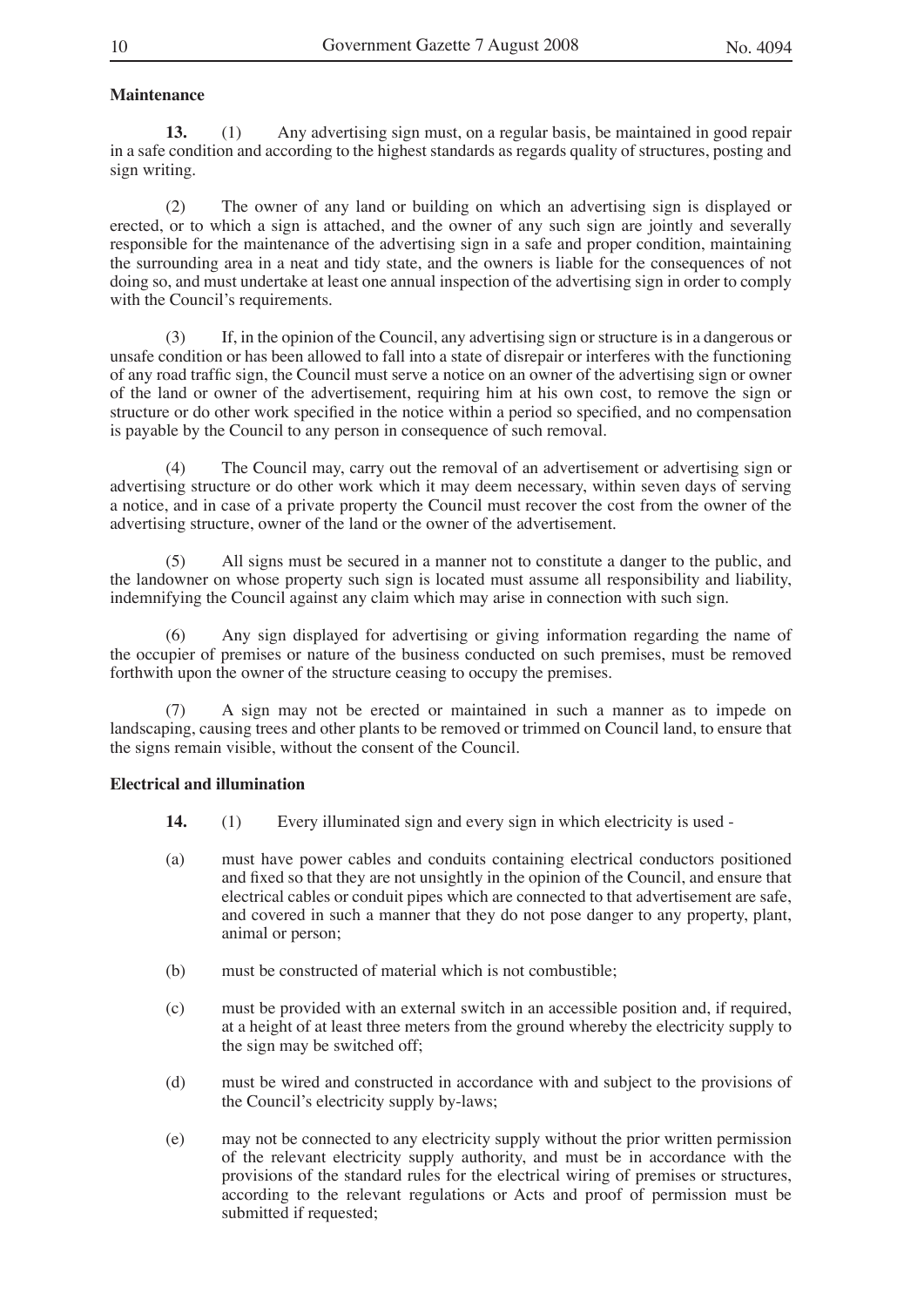- (f) must comply with any law which governs the supply of electricity or the electrical wiring of premises in the Council area;
- (g) must, prior to connecting the advertisement to any electricity supply point, obtain the written permission of the Council;
- (h) must be fitted with efficient suppressers where likely to interfere with radio reception.

(2) The light source emanating from floodlights or light not meant for illumination, may not be visible to traffic travelling in any direction.

(3) Floodlighting are positioned to ensure effective distribution and minimise light wastage or "spill".

(4) The Council determines, the luminance levels for specific signs and may specify where and when the signs may be illuminated.

#### **Content, amenity and decency**

**15.** (1) Advertisements positioned along roads and specifically targeting the road user must be concise and legible and must comply with specific requirements as determined by the Council.

(2) A sign must have a neat appearance in terms of advertisement content and sign writing, and may not contain untidy handwritten messages, and must be done to the satisfaction of the Council.

- (3) An advertisement may not -
- (a) in the opinion of the Council, contain an element which distracts the attention of drivers in a manner likely to lead to unsafe driving conditions; or
- (b) be erected in view of a signalised intersection which displays predominantly the colours red, yellow or green if such colours constitutes a road safety hazard.

(4) An advertisement may not have content which is objectionable, indecent or suggestive of indecency or prejudicial to the public morals, or be in conflict with the guidelines or standards laid down from time to time by the Advertising Association of Namibia, or any similar body recognised as representing the industry.

(5) If subregulation (4) is not adhered to, the Council must serve a notice to remove or change the content of the advertisement within 72 hours, otherwise the person responsible for it, commits an offence, and the Council may enforce regulation 5(2).

#### **Road safety and traffic considerations**

- **16.** An advertisement or advertising structure my not -
- (a) in the opinion of the Council be so placed in a manner that distracts the attention of drivers or pedestrians in a manner likely to lead to unsafe conditions;
- (b) be in a manner that causes any obstruction to a motorist's view of the roadway or its approaches, regardless of the direction the motorist is travelling;
- (c) be attached to, combined with, obscure, create confusion with or interfere with the functioning of a road traffic sign or signal, or create a road safety hazard in the opinion of the Council;
- (d) in the opinion of the Council obscure a pedestrian's or driver's view of pedestrians, road or rail vehicles and features of the road, railway or pavement such as junctions,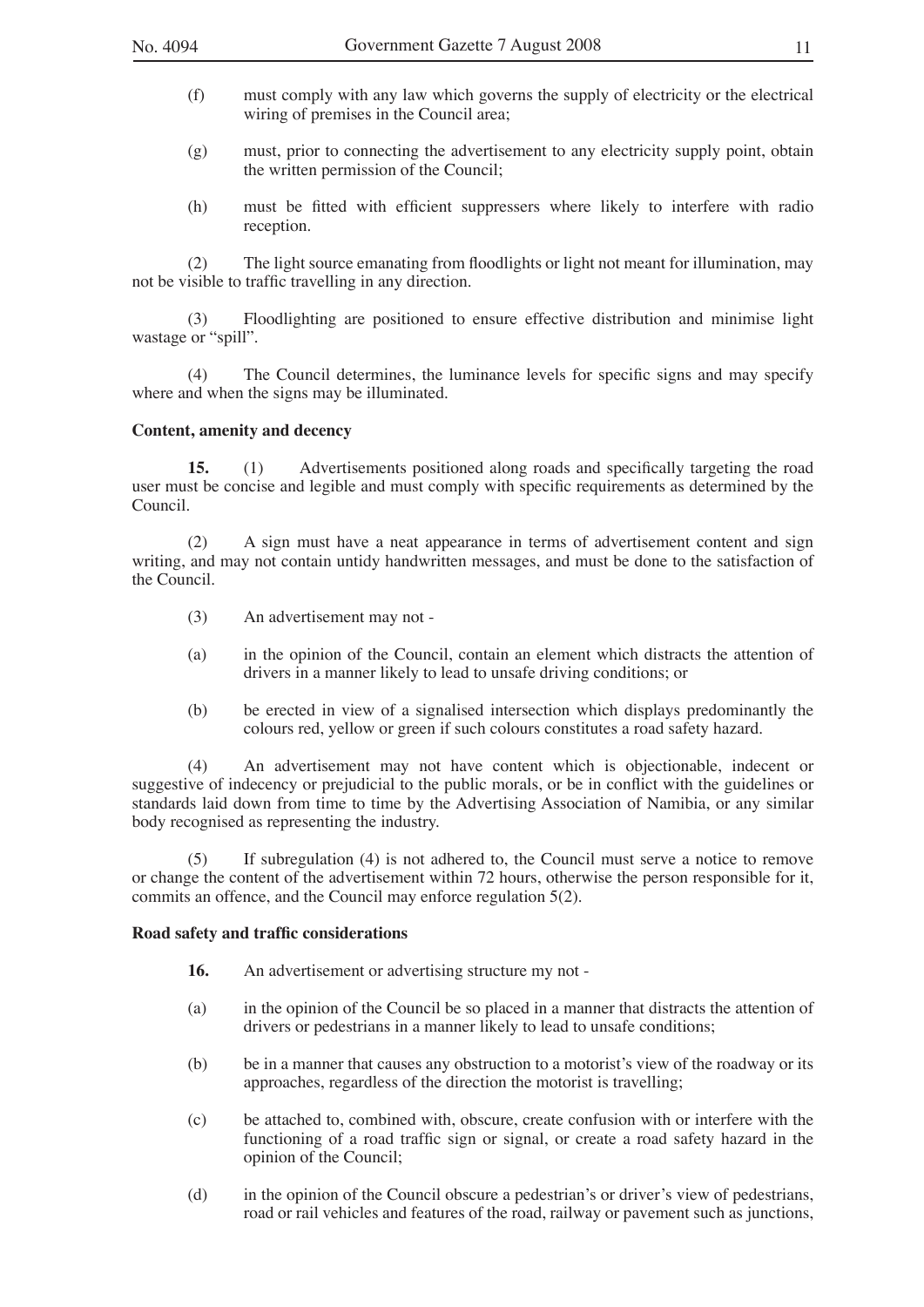bends and changes in width;

- (e) project over a sidewalk or pedestrian circulation route, unless the clear height of such sign exceeds 2,4m and for a cycle circulation route a clear height of 3,0m;
- (f) project over a road with an overhang on a bridge or gantry;
- (g) in the vicinity of a signalized intersection predominantly display the colours red, amber or green if such colours will, in the opinion of the Council, constitute a road safety hazard.

#### **Areas of control**

**17.** There are three areas of control being applied, areas of maximum control, areas of partial control, and areas of minimum control, and the Council determines the different areas of control according to the zoning of the site.

#### **Criteria for different types of advertising signs**

**18.** (1) The Council may subject to any conditions it considers determine specific technical detail, criteria and requirements for different types of advertisings signs allowed in the Council area.

- (2) Approval from the Council must be obtained for the following types of signs:
- (a) Billboards and other high impact free standing signs<br>
(b) Mega billboards
- (b) Mega billboards<br>(c) Super billboards
- Super billboards
- (d) Large billboards<br>(e) Small billboards
- (e) Small billboards<br>(f) Free-standing sig
- (f) Free-standing signs at educational facilities and institutions (g) Advertisements on street furniture
- Advertisements on street furniture
- (h) Banners and flags<br>(i) Suburb name sign
- (i) Suburb name sign advertisements<br>(i) Estate agents' boards
- (j) Estate agents' boards<br>(k) Sale of goods and live
- Sale of goods and livestock, auction boards
- (l) Posters and notices
- (m) Projects boards and development advertisements
- (n) Street name advertisements
- (o) Neighbourhood watch, security signs and similar schemes<br>(p) Product replicas and three-dimensional signs
- (p) Product replicas and three-dimensional signs<br>(q) Sky signs
- (q) Sky signs<br>(r) Roof signs
- Roof signs
- (s) Flat signs<br>(t) Projecting
- (t) Projecting signs<br>(u) Veranda, balcon
- Veranda, balcony, canopy and under awning signs
- (v) Advertisements painted on walls, roofs and murals
- (w) Window signs
- (x) Signs incorporated in the fabric of a building
- (y) Advertising signs on forecourts of business premises and on sidewalks directly in front of business premises
- (z) Miscellaneous signs for residential oriented land use and community services (aa) On-premises business signs
- (aa) On-premises business signs<br>(bb) Advertising on towers, bridged
- Advertising on towers, bridges and pylons
- (cc) Advertisements on construction site boundary walls, fences and construction buildings
- (dd) Service facility signs
- (ee) Functional advertisements by public bodies
- 
- (ff) Aerial signs<br>(gg) Vehicular ad
- (gg) Vehicular advertising<br>(hh) Trailer advertising Trailer advertising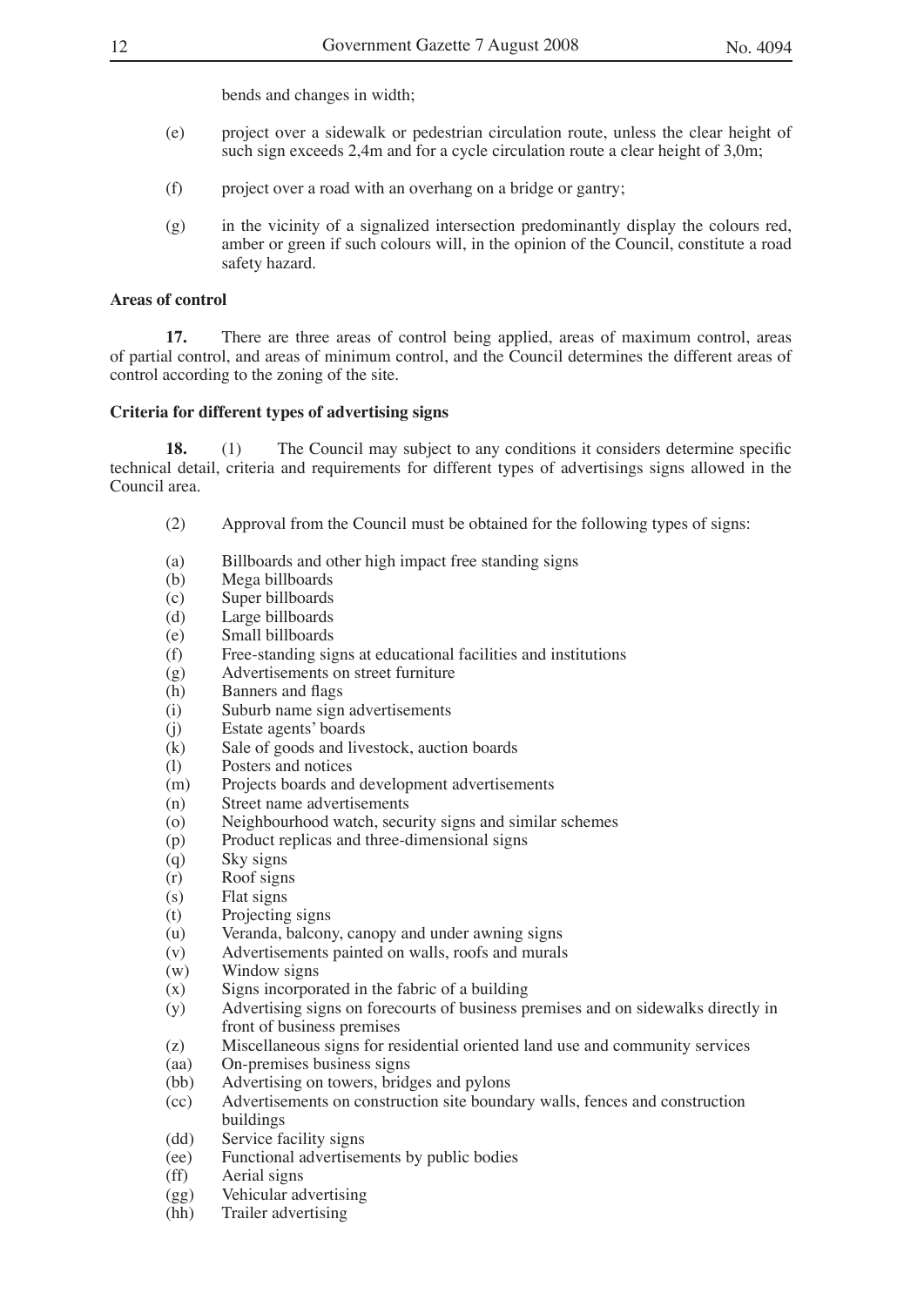#### **Indemnity**

**19.** (1) The Council may refuse any application submitted or grant its approval with any condition which it may consider expedient, including a condition that the owner of any sign or the owner of the land or building on which such sign is to be erected and displayed, or both such owners, indemnify the Council to its satisfaction against any consequence which may flow from the erection, display or mere presence of such a sign.

(2) The Council may serve a notice on the owner of an advertising structure to remove or move a previously approved and erected advertising sign, if the circumstances of a site change in such a manner that requires the removal or change of position of such a sign.

#### **Offences and penalties**

**20.** (1) A person who -

- (a) contravenes any of the provisions of these regulations;
- (b) contravenes or fails to comply with any requirements set out in a notice issued and served on him or her in terms of these regulations;
- (c) contravenes or fails to comply with any conditions imposed in terms of these regulations;
- (d) knowingly makes a false statement in respect of any application in terms of these regulations,

commits an offence and is liable to a fine not exceeding N\$2 000 or to imprisonment for a period not exceeding six months.

(2) A person may not display any advertisement in the Council area without the written approval of the Council and any person contravening this regulation commits an offence and the following fines apply -

- (a) any movable advertising device, trailer, car, caravan, bicycle parked anywhere in the Council area N\$2 000 per sign;
- (b) the erection of large, super or mega billboards anywhere in the Council area N\$2 000 per sign per day;
- (c) the displaying of flags, banners and posters anywhere in the Council area N\$500 per sign per day;
- (d) the erection of signs less than  $4.5m^2$  anywhere in the Council area N\$1 000 per sign per day;
- (e) the erection of small billboards in the Council area N\$1 500 per sign per day.

(3) Any penalty or any other cost to be recovered from the owner of the land is sent out with the municipal accounts and may have an effect on the provision of municipal services, if not paid.